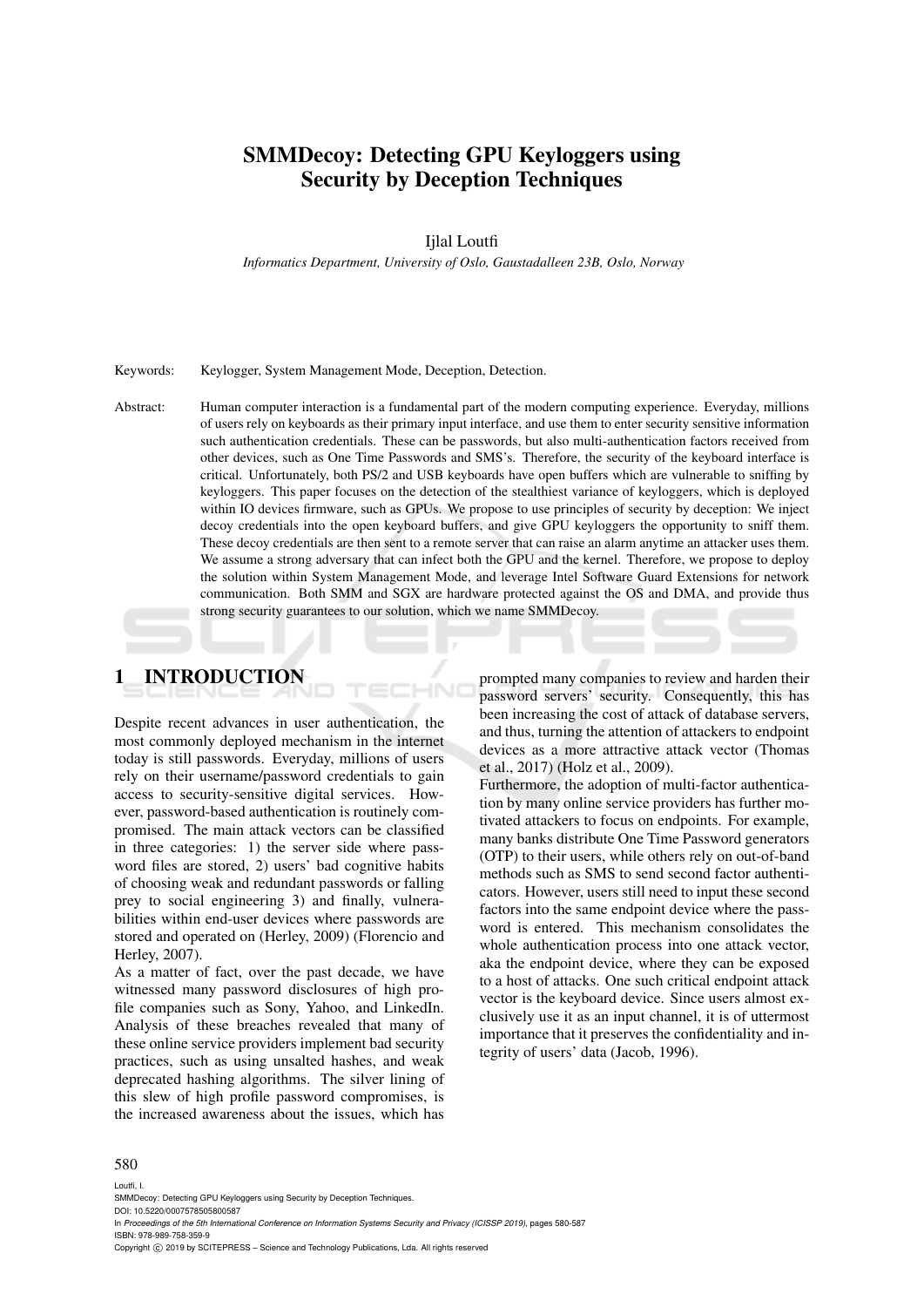#### 1.1 Problem Statement

Unfortunately, keyboards suffer from a big sniffing problem. This is due to their hardware interface, which is open for direct reading by privileged software as well as DMA capable devices. This is true for both PS/2 and USB keyboards (Ortolani and Crispo, 2012).

- for PS/2 keyboard, the data output buffer which resides on the chipset keyboard controller and is used to transfer scan codes upon a key press/release, is exposed to the platform host (Zhang et al., 2015b).
- For USB keyboards, the data transaction buffers which are memory mapped are also exposed to the host(Ladakis et al., 2013).

One critical malware category that takes advantage of this insecure keyboard interface is keyboard sniffers, more commonly referred to as keyloggers. Once they infect a platform, keyloggers log keyboard activity, and leak data to remote third parties. As documented in numerous disclosed attacks, keyloggers pose a serious threat against personal and financial data, despite continuous efforts to guard against them. For instance, keyloggers have been used to steal 10775 unique bank account credentials for customers who have shopping at Barnes and Noble stores over a period of 7 months (Schmidt, 2012) . Even governmental agencies have relied for years on hard disk based keylogges, as documents by recent leaks (Thomson, 2013) .While keyloggers can be implemented on either hardware or software, we focus in this paper on the latter, as it is much more widespread and assumes a stronger attacker. Software keyloggers can be classified under three categories: (Ortolani and Crispo, 2012):

- User-level Keyloggers: They often hook into application-level API, but can also reliably detected, through more privileged system level hook-based techniques.
- Kernel-level Keyloggers: they hook into kernellevel API, and by doing so, inadvertently modify the kernel's code base, and thus its signature. Therefore, they can often be detected based on integrity verification and code attestation techniques.
- Firmware Level Keylogger: They can exploit firmware level vulnerabilities within the BIOS or any IO device, especially ones which are open to general computations such as modern GPUs. Therefore, they live outside of the CPU execution environment, and can evade its detection mechanisms. They can rely on the IO device DMA ca-

pabilities to directly read and sniff the keyboard's data registers.

In this paper we focus on firmware level keyloggers, and formulate our research questions as follows:

How can we reliably detect the presence of stealthy GPU keyloggers on endpoint devices? This research question is important the following reasons:

- The increased complexity of devices functionality, which is correlated with an increased complexity of its corresponding firmware, has made the firmware attack vector significantly larger.
- Many firmware malware categories, such keyloggers, do not need to hook into any kernel API or structures. Therefore, system level detection mechanisms such as code integrity and control flow integrity are inefficient against it.
- CPU-based monitoring solutions, e.g. antivirus systems, cannot monitor code residing on other execution environments within other devices.
- The increasing ease of deploying firmware Malware. This is especially true for devices such as GPUs, which have become open to generalpurpose computations. In fact, GPUs have been traditionally used to process graphics rendering code, relieving the CPU this way from these heavy computations. However, the popularity of the gaming and AI industries, and their increasing demand for more GPU computational power and functionality, has made GPU general purpose computing much more extensive. Attacker are naturally interested in exploiting this large attack vector. Furthermore, 99 percent of worldwide GPUs support GPGPU computations, which greatly increases the infection ratio of GPU malware. This is different from previous firmware attacks, which had to be more targeted, and thus limited to smaller infection ratios (Ladakis et al., 2013).

\*For the remainder of this paper, we will use GPUs as an example for devices' firmware level software.

The solution proposed in this paper is inspired by deception-based techniques, which are traditionally used within the server side in order to harden the detection of password database files breaches. An example of such solutions are honeywords, where each user is associated with one legitimate password, and n fake ones. This directly increases the effort required by attackers to brute force passwords. Furthermore, in case a fake one is used, it automatically triggers an alarm signalling a potential breach (Wang et al., 2018).

Similarly, this paper's main intuition is that we need to deploy a transparent mechanism which can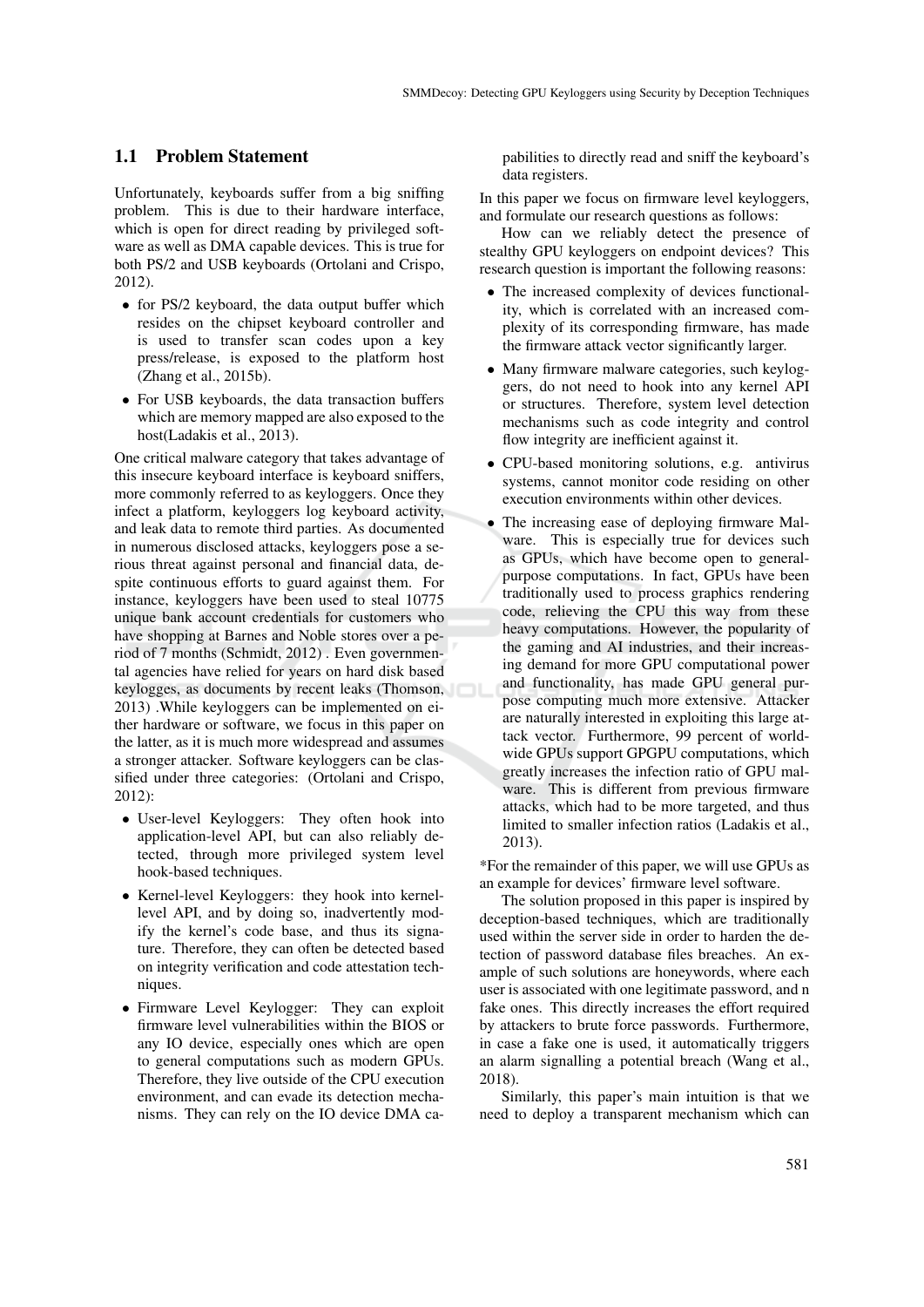inject intentionally crafted noise, which mimics authentication credentials, to the keyboard's buffer, and allow any potential GPU keyloggers to monitor and sniff it. SMMDecoy would subsequently send a list of injected decoy credentials to a remote third party. We propose to deploy such a solution within System management mode, SMM, in order to take advantage of its integrity and transparency guarantees. We also propose to use Intel Software Guard Extension remote attestation capabilities to send decoy credentials over the internet. We call our solution, SMMDecoy. The rest of the paper is organized as follows: section 2 presents the necessary background. We then introduce the threat model, the solution design, and its message flow. An overview of previous related work is presented next. The paper closes with a set of conclusions as well as an overview of open questions and suggested future work.

## 2 BACKGROUND

#### 2.1 Keyboards Hardware Interface

Keyboards are such a prolific part of everybody's computing experience. They are also a critical security component, since they are used as the main input channel on many types of endpoint devices and are relied upon to communicate security sensitive information to the system software and eventually to our trusted online service providers. Examples of such information are authentication credentials. There are several ways of connecting a keyboard to an x86 Intel platform: they can be either wireless or wire-base. For the latter, we can further classify the connections as either PS/2 or USB based. While the latter rely on a serialized protocol, their interface to the host is different:

- The PS/2 Keyboard interface is composed of keyboard processor which resides inside the keyboard itself, and a keyboard controller which is part of the host chipset. The interface of the keyboard controller has 2 pairs of output buffers in the direction of the CPU, and 1 pair in the direction of the keyboard. The output buffer is used to transfer the scan code if a key is pressed. It is readable by any software and causes keyboard sniffing problem (Brouwer, 2009).
- USB based keyboard don't have a chipset-resident keyboard controller. They have instead a host controller and a root hub. The host controller is represented by a set of buffers and structures, which are mapped to main memory, and are accessible

through a set of system registers, also creating a snigging vulnerability (Brouwer, 2009).

#### 2.2 Scan Codes

"A Scan Code is a data packet that represents the state of a key. If a key is pressed, released, or held down, a scan code is sent to the computers onboard keyboard controller. There are two types of scan codes: Make Codes and Break Codes", which are used for the events of key press or release. For every keyboard key, there exists a unique make code and break code. When a user presses a key on the keyboard, a scan key is sent to the keyboard chipset-resident controller, which then buffers it on the output data buffer. It then raises the Interrupt request line, which will cause the IRQ 1 to be fired if it is not masked. When the interrupt is scheduled, the corresponding keyboard handler reads the output buffer and converts the scan codes into their corresponding key value. It is important to note that the scan codes within the output buffer can be read by software, even outside the interrupt handler procedure, and this is the crux of the keyboard sniffing challenge (Mike, 2009) (Brouwer, 2009) .

### 2.3 System Management Mode

System Management Mode, SMM, is a highly privileged x86 CPU mode. SMM code is part of the BIOS code that resides on the SPI flash memory. During the system boot up and before the operating system is loaded, the BIOS loads SMM into a hardware protected memory area referred to as SM-RAM, and which is not addressable from any other CPU mode, including kernel and VMX modes (Zhang et al., 2015a). SMM implements a number of SMI handlers, which traditionally handle system control functions, such as power management. In order to execute SMI handlers, an SMM pin should be asserted, which will then trigger an SMM interrupt. Before the system switches to SMM mode, the CPU state is securely saved into SMRAM, so that it can return to it upon exiting SMM. This makes SMM highly transparent to all privileged system level software. This feature has been recently motivating many novel ways of using SMM for non-traditional purposes, e.g. debugging and system introspection (Delgado and Karavanic, 2018).

### 2.4 Software Guard Extensions

Intel's SGX are security extensions which are come as part newer Intel X86 CPUs. Its main aim is to instantiate an isolated trusted execution environment within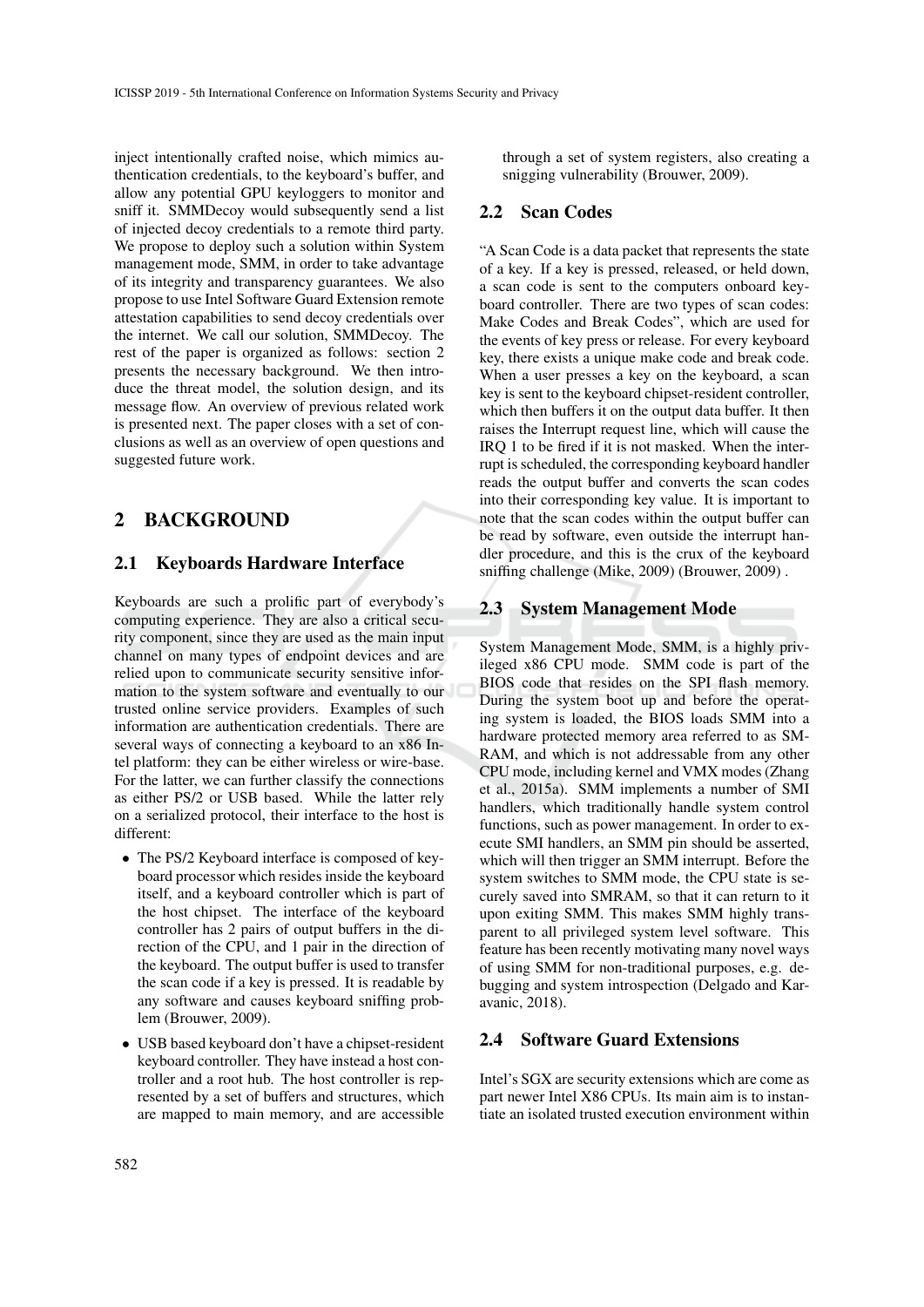the user space, called an enclave. Enclave code and data reside in specialized protected memory called enclave page cache (EPC), which encrypted, and hardware protected. No privileged mode code can access the enclave, including the OS and hypervisor. SGX enclaves also rely on the intel management engine EPID group identity to establish a remote attestation protocol with Intel attestation servers, and through it to third party service providers (Van Bulck et al., 2017).

## 3 SOLUTION OVERVIEW

### 3.1 Threat Model

SMMDecoy assumes an active attacker who has unlimited computing resources and can exploit zero-day vulnerabilities of the host OS and user level applications. It also assumes that the GPU is compromised, and so are all other I/O devices, with the exception of the keyboard. Therefore, the only trusted components of the system, are the BIOS and the keyboard. SMMDecoy requires BIOS to be trusted only upon boot up, and not during runtime. We also assume that the attacker does not have physical access to the machine. We do not consider Denial-of-Service (DoS). The BIOS is trusted because newer X86 platforms are equipped with a Static Root of Trust of Measurement, SRTM, with a corresponding secure implementation of a Core Root of Trust of Measurement, which can ensure the code integrity of the BIOS upon boot. Some solutions such as HP SureStart also ensure that BIOS recovery as well, in case a code integrity compromise is detected.

## 3.2 High Level Architecture

The intuition behind SMMDecoy is to inject specially crafted noise which mimics genuine authentication credentials into the keyboard output buffers. We assume that potential firmware keyloggers will be monitoring the buffers. We will then communicate these decoy credentials to relevant remote third parties. If we detect any authentication attempt using any of the reported decoy credentials, an alarm should be raised. Such a detection mechanism would subsequently provide a wealth of information about how the malware attack space, and the platforms from which it spreads. Thus, the requirements of such a solution are as follows:

1. SMMDecoy should be implemented within a system component that would allow it to be transparent to both the OS kernel and to the GPU malware.

- 2. The decoy authentication generation algorithm should mimic real world passwords as much as possible.
- 3. SMMDecoy should provide a mechanism for communicating with third party remote servers securely.



Figure 1: SMMDecoy Architecture: Trusted Components in Green.

As figure 1 illustrates, SMMDecoy is made up of two parts:

- SMMDecoy SMI handler :it is the trusted part, and is used to generate decoy credentials, inject them into the buffer interface, and then report them to a remote server.
- SMMDecoy SGX enclave; It used to establish an end-to-end secure channel between SMM and a remote server, which will be responsible for raising alarms when a decoy credential is used by attackers.

#### 3.3 SMMDecoy Message Flow

At a conceptual level, SMMDecoy adopts the same architecture for both PS/2 and USB keyboards. However, their interfaces are different and so are their implementation details. We present SMMDecoy for each keyboard separately.

Step 0: This is a common step for both implementations, and it takes place before the deployment of the solution. We need to customize the BIOS firmware, and add to it the SMMDecoy SMI interrupt. If this solution is deployed within an enterprise environment, this can be done as part of the platform provisioning by the IT department. Upon system boot up, SM-MDecoy SMI will be loaded securely into SMRAM. From this point on, SMMDecoy message flow will diverge depending on the keyboard connection, PS/2 or USB, which can be detected upon boot up.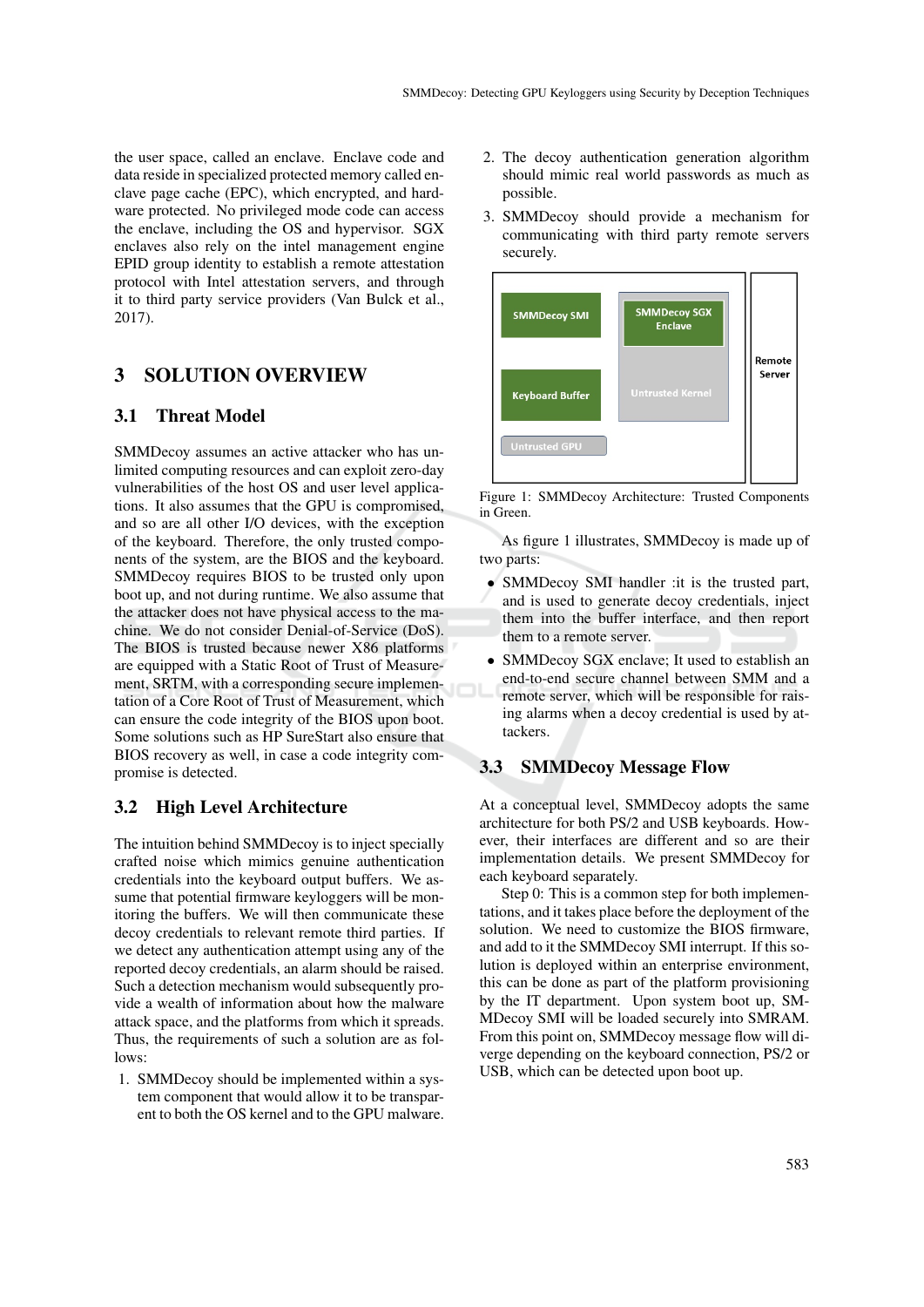#### 3.3.1 PS/2 Message Flow

- In step 1, SMMDecoy SMI generates fake user authentication credentials, which mimic legitimate credentials (more details in section 4.5), and converts them into scan codes.
- In step 2, SMMDecoy SMI is triggered based on A timer. The system then enters SMM modes, saves the CPU system state, as well the keyboard buffer content into SMRAM. o SMIDecoy then sends a 0xD2 command into the keyboard control register, whose address is 0X64. This command allows anything that is subsequently written into the output buffer to appear as if it was generated by the keyboard.
- step 3, SMMDecoy decoy injects the scan code corresponding to the generated Decoy credentials into the keyboard data output buffer, by writing into address 0x60.
- In step 4, and after enough time elapsed to allow any potential firmware keylogger to sniff the keyboard output buffer, SMMDecoy SMI restores the state of the keyboard buffer, and exits SMM mode. This restores the CPU state, and gives back control to the OS so that it can resume its normal execution.
- In Step 5, SMMDecoy periodically communicates the list of decoy credential used to a remote server. We differ the details of this step to section 3.7.



Figure 2: PS/2 SMMDecoy Message Flow.

#### 3.4 USB Keyboard

• In step 1, SMMDecoy searches the system memory in order to find the memory address for the system keyboard buffer. In Linux, an attached USB device is represented by a USB Request Block (URB) structure, defined in the linux/usb.h header file of the Linux source tree. The keyboard buffer is part of this URB structure. The SMI then saves the physical address so as it can properly access it (Ladakis et al., 2013).

- In step 2, SMMDecoy SMI generates decoy credentials, which mimic legitimate credentials (more details in section 3.6), and converts them into scan codes. SMMDecoy SMI injects the scan codes corresponding to the generated Decoy credentials into kernel keyboard bugger, which it addresses using its physical address.
- In step 3, and after enough time elapsed to allow any potential firmware keylogger to sniff the keyboard output buffer, SMMDecoy SMI restores the state of the keyboard buffer, and exits SMM mode. This restores the CPU state, and gives back control to the OS so that it can resume its normal execution.
- In Step 4, SMMDecoy periodically communicates the list of decoy credential used to a remote server. We differ the details of this step to section 3.7.

#### 3.5 Writing into the Buffer

For both the PS/2 and USB keyboards, we mentioned that the SMMDecoy SMI injects decoy credentials into either the output buffer of the system buffer. However, this is an abstraction, since the buffer size is limited and would require multiple coordinated writes. For instance, the Linux keyboard buffer has 16 bytes, and each scan code is 3 bytes long. Therefore, SMIDecoy is expected to perform multiple consecutive writes into the buffer (Mike, 2009).

### 3.6 Generating Fake Credentials

The injected decoy credentials need to be statistically indistinguishable from genuine credentials. This can be achieved by encoding password generation policies into the SMMDecoy SMI handler, such as using a combination of characters and numbers, and having a minimum password length. Furthermore, we can dynamically update this algorithm with contextual user specific data, that the SMMDecoy handler would collect from the system. Such as other passwords used by the user, his name/ID. . . etc

## 3.7 Establishing a Secure Channel between SGX Enclave and SMM

Deception techniques are useful only if we are able to detect the decoy credentials being used or leaked by potential malware at some point in time. For SM-MDecoy, this can happen at two points:

• Local detection: SMM can choose well-crafted patterns for the decoy credentials it injects. Therefore, it could also intercept all outgoing networks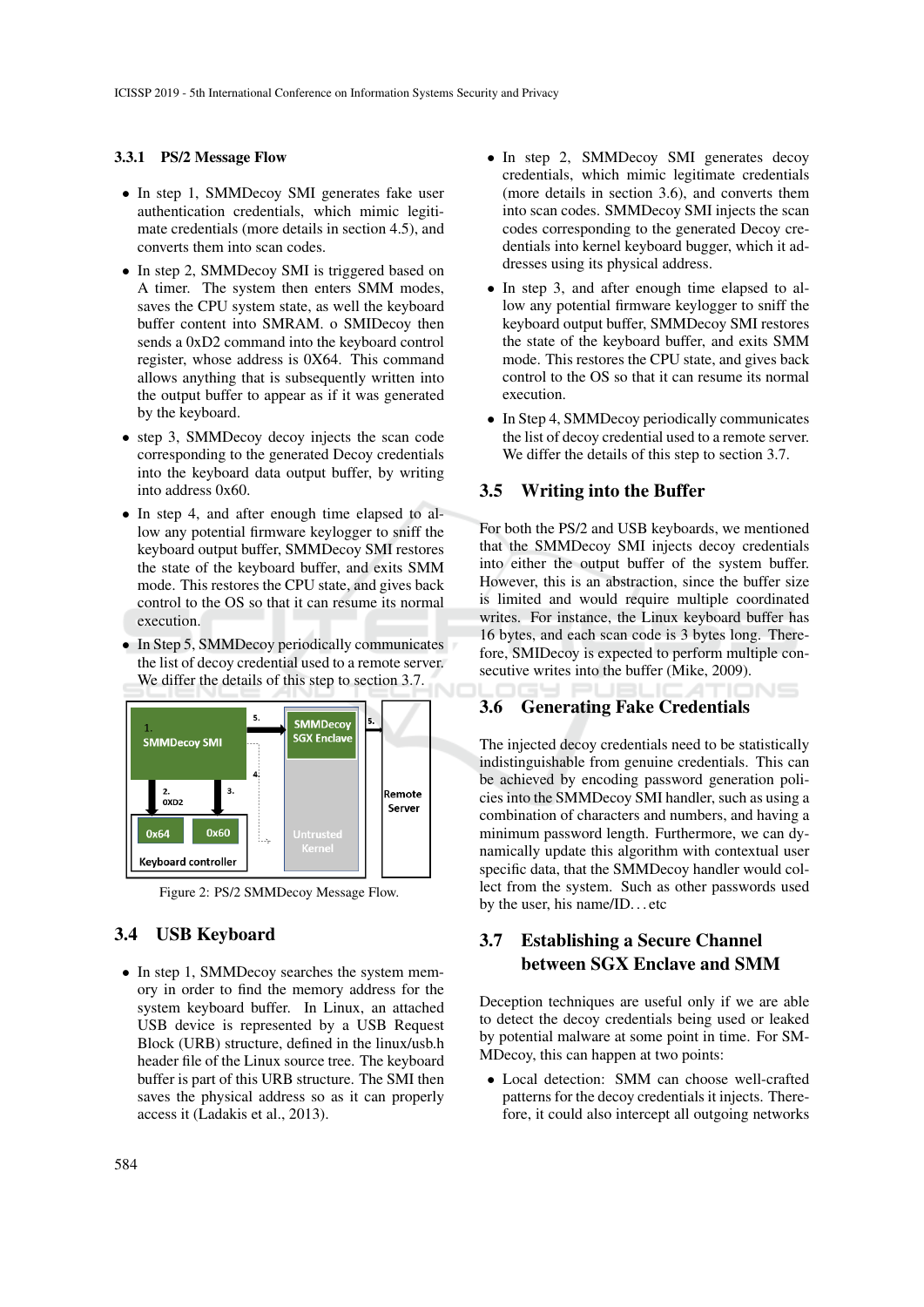packets and look for the same pattern. Such solutions have been previously explored in the literature and are not the focus on this paper (Ortolani et al., 2010)

• Remote detection: SMMDecoy can send the injected decoy credentials to a remote server, which might be the service provider whose credentials we have been injecting into the keyboard buffer. While the actions the remote server takes upon detection of a used decoy credential are outside of the scope of the paper, we discuss a number of options here for the same of completeness. In fact, decoy credentials can be used to augment an already existing honeyword implementation. In this case, SMMDecoy will increase the probability of the attacker choosing a decoy honeyword to authenticate to the server provider. Furthermore, unlike a traditional honeyword which would only signal the existence of a breach, SMMDecoy reveals a wealth of information about the malware attack vector and the platforms from which it is spreads. Decoy credentials could also be used as a standalone honeyword where decoy accounts are provisioned in order to allow the attacker to log into them, and leave traces of their attack details, such as the amount of money they transfer.

We have considered two approaches to achieving the remote detection:

- Porting trusted network drivers into SMM.
- Relying on Intel SGX remote attestation.

While SMMDecoy proposes to use intel SGX, we discuss both approaches subsequently for completeness.

#### 3.7.1 SMM Trusted Network Drivers

If SMMDecoy wants to send data over the network, it needs to make use of the network drivers which are part of OS. However, the latter is assumed to be malicious within our threat model. This question has been a common challenge for many SMM based solution. One way it has been solved is by porting commodity drivers into SMRAM. This has been possible because SMM mode is similar to kernel mode where privileged CPU instructions are available. Aurora authors also argue that the mechanism of interrupt rerouting helps SMM driver design concentrate on the interrupt handling rather than device initialization or resource management, making it thus faster (Liang et al., 2018).

#### 3.7.2 Intel SGX Remote Attestation

In this approach, we propose to keep the SMMDecoy SMI simple, and rely on the remote attestation capabilities of Intel SGX to communicate with a remote server. This approach also respects the threat model, since Intel SGX enclaves are hardware protected from the operating system.

Provisioning. Key provisioning happens once, and it involves the following steps:

- 1. Authenticating SMMDecoy to Intel Remote Server.
	- During start-up, the BIOS uses the Intel remote server PKI to establish a secure channel with it.
	- The BIOS computes a token on the SMMDecoy to be loaded into SMRAM and sends its hash signature to verify its integrity and prove its identity.
- 2. Authenticating SGX enclave to Intel Remote Server, using intel SGX remote attestation
- 3. The enclave generates a symmetric secret key K which it securely forwards to the IAS, which securely forwards the key to the SMMDecoy SMI on the same platform as the SMMEnclave.

At this point, a unique session has been successfully established.

Communication. Once a shared secret key is established between SMMDecoy enclave and SMI, the interrupt is ready to secretly send decoy credentials to the enclave. The enclave then engages in a standard remote attestation protocol and establishes a secure channel with the remote server.

#### 3.7.3 Proposed Implementation Details

We propose to use Coreboot as a BIOS distribution to implement SMMDecoy on. Coreboot is "an extended firmware platform that delivers a lightning fast and secure boot experience on modern computers and embedded systems. As an Open Source project, it provides auditability and maximum control over technology"(Zhang, 2013). This is important for us to be able to implement and deploy the custom SMMDecoy Interrupt handler into the platform.

## 4 RELATED WORK

In this section we discuss three lines of related work: GPU malware detection, SMM based systems and security by deception.

In order to detect stealthy GPU malware, prior work suggested monitoring the side effects the malware generates, as CPU solutions are unable to access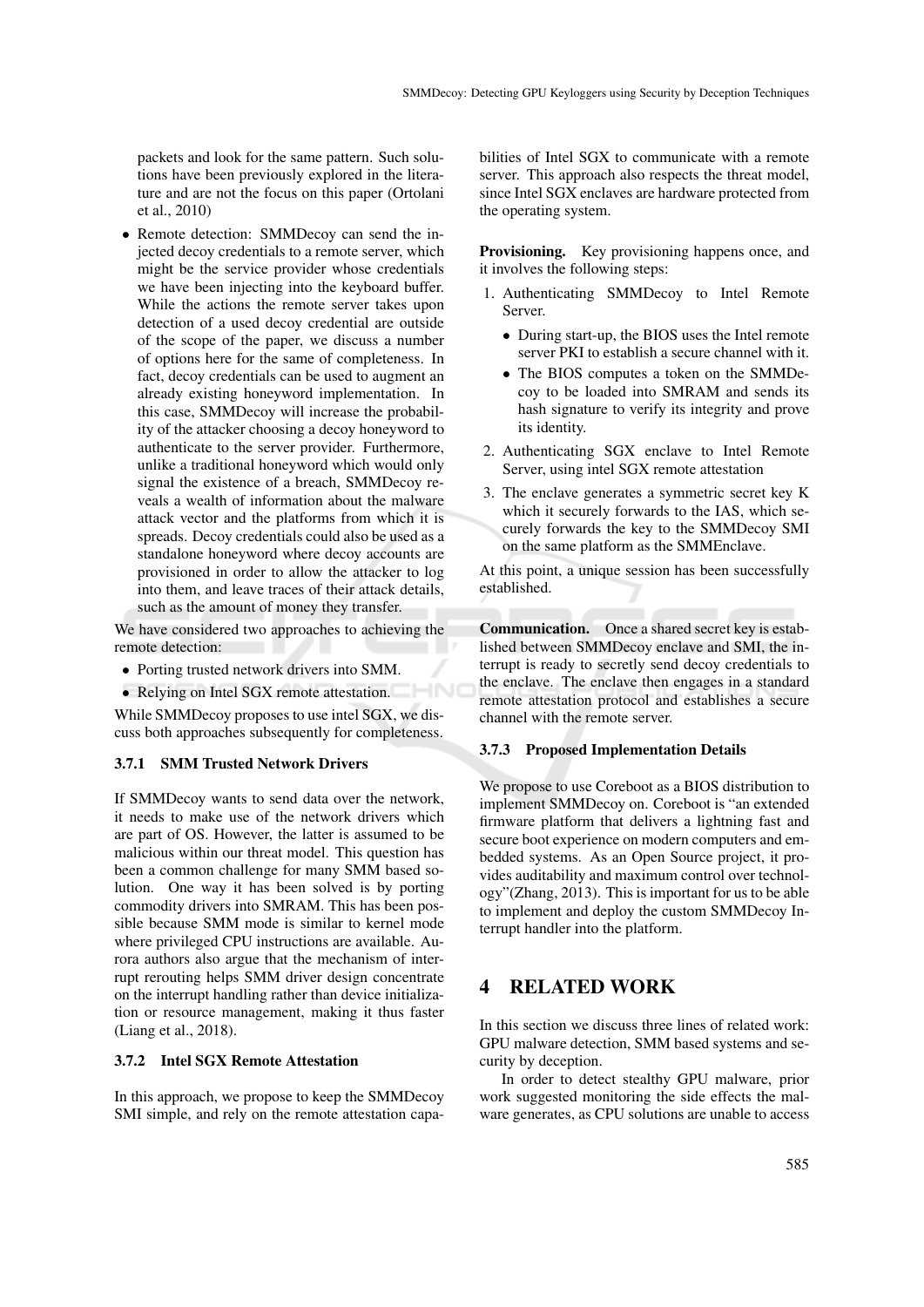and scan the GPU. However, these measurements are only reliable in the case of malware which performs bulk DMA transfers, which is not the case for GPU keyloggers. Other work suggests using the cuda-gdb real time debugging capabilities in order to monitor the GPU's access patterns. However, GPU malware could remote debug points from its code base (Embleton et al., 2008).

SMM has been traditionally used to secure the execution of platform management functions such as power and hear control. However, it has been increasingly used to deploy security sensitive solutions, which require strong hardware access control guarantees. Such systems are HyperCheck that is used for hypervisor integrity verification and IOCheck and SMMDumper that scans system memory and dumps it for forensic analysis (Reina et al., 2012) (Zhang, 2013). Aurora leverages SMM to provide intel SGX enclaves enclaves with trusted network and time services, by porting their corresponding drivers into SMM (Liang et al., 2018). Researchers have also been long aware of the keyboard sniffing problem. TrustLogin proposes a solution to prevent credentials leakage while they are from the keyboard to the Network Interface Card, NICl. It uses SMM to encrypt the credentials, and forward them securely to the NIC. (Zhang et al., 2015b).

Finally, Deception and decoy has always been part of the defence arsenal of cybersecurity. The most widely discussed deception-based solution is arguably honeypots. The intuition behind honeypots is to "provide fake information which is attractive to attackers. The attacker, in searching for the honey of interest comes across the honeypot, and starts to taste of its wares. If they are appealing enough, the attacker spends considerable time and effort getting at the honey provided. If the attacker has finite resources, the time spent going after the honeypot is time not spent going after other things the honeypot is intended to protect. If the attacker uses tools and techniques in attacking the honeypot, some aspects of those tools and techniques are revealed to the defender in the attack on the honeypot" (Cohen, 2004). The earliest and most notable use of honeypots was in 1991 from ATT researcher in a paper called "jail", which aims to lure attacks in order to monitor their behaviour. Since that time, deception has increasingly been explored as a key technology area for innovation in information protection (Wang et al., 2018).The idea of honeypots has been further explored more recently, and applied to detect authentication into financial institutions, by creating an account which mimics a real account through all its attributes, minus the fact that it isn't backed with any money which can actu-

ally be stolen. When an attacker gains access to such accounts, it will be indistinguishable to them from any other real account, as they will have access to the same services, except the fact that the bank will not be validating any money transfers linked to the faked account. This constitutes a very efficient solution not only for the detection of account breaches, but also a great opportunity to learn about the behaviour, strategy and intention of attackers (Juels and Rivest, 2013).

### 4.1 Conclusions and Future Work

In this paper, we presented SMMDecoy, a deceptionbased technique to detect GPU keyloggers, which sniff the open keyboard interface. We protect against a strong adversary which can take control over the platform's user applications, kernel, and GPU. SM-MDecoy generates and injects decoy credentials, which should indistinguishable from legitimate ones. They are then sniffed by the GPU malware. SMMDecoy relies on strong hardware enabled access control mechanisms. It uses SMM to protect the integrity and transparency of the decoy credentials' injection. It also uses SGX to establish a secure channel to a remote server, over which the injected decoy credentials would be forwarded. If a decoy credential is detected to be used by a malware, an alarm should be raised. Unlike traditional honeywords, an SMMDecoy alarm reveals a wealth of information about how the malware spreads. The paper also discusses the implementation feasibility of SMMDecoy. Future work is to naturally implement the solution and evaluate its performance. We also plan to use SMMDecoy as part of a longitude study in which we aim at detecting GPU, and other firmware, malware which is not possible to detect using traditional CPU based mechanisms.

## ACKNOWLEDGEMENTS

The author would like to thank all of the reviewers. This work is supported by the department of informatics of the university of Oslo, and COINS Research School of Computer and Information Security.

### REFERENCES

Brouwer, A. (2009). The at keyboard controller.

Cohen, F. (2004). The use of deception techniques : Honeypots and decoys.